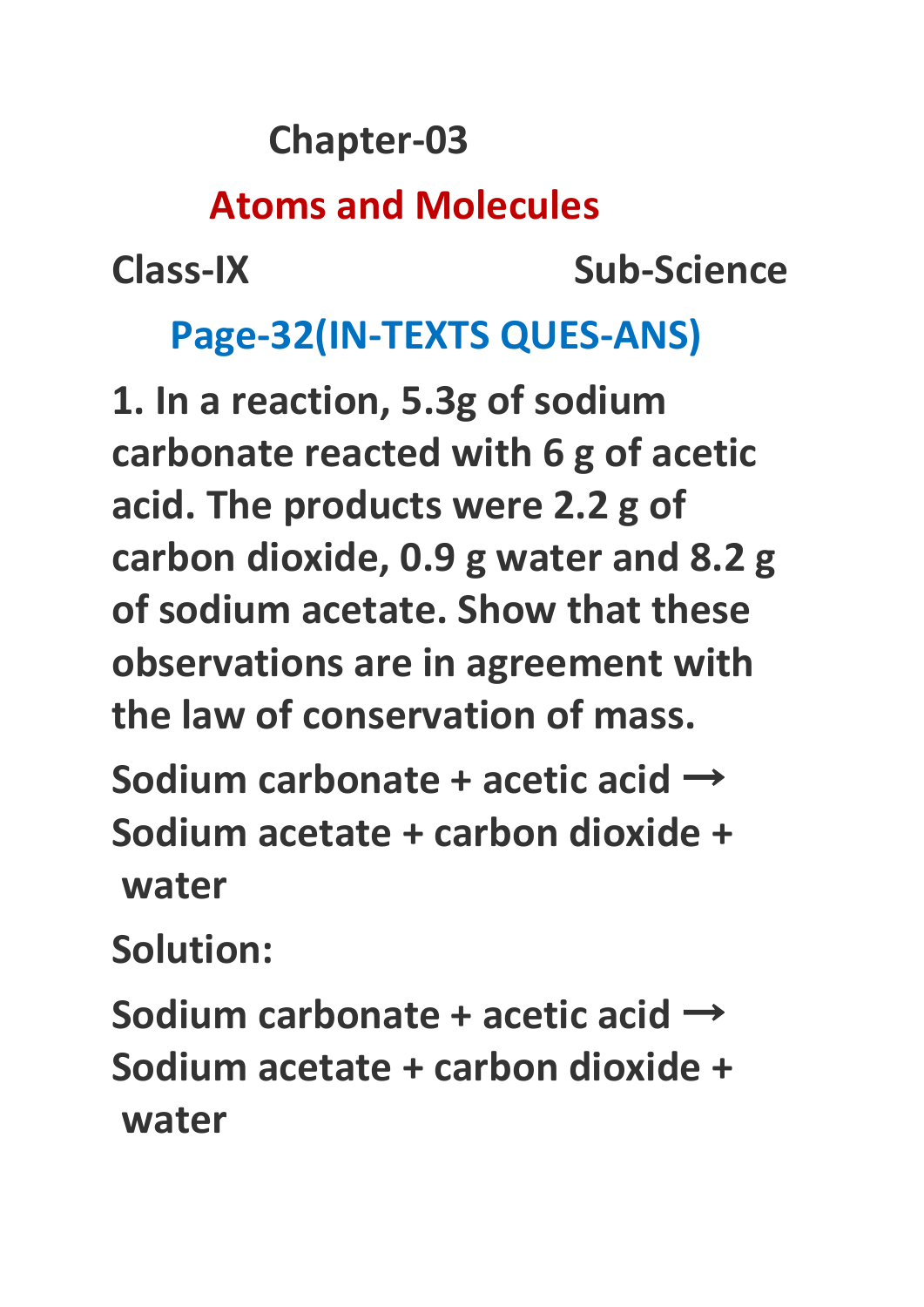**5.3g 6g 8.2g 2.2g 0.9g As per the law of conservation of**

**mass, the total mass of reactants must be equal to the total mass of**

**products**

**As per the above reaction,**

**LHS = RHS**

```
i.e., 5.3g + 6g = 2.2g + 0.9 g + 8.2 g =
11.3 g
```
**Hence the observations are in agreement with the law of conservation of mass.**

**2. Hydrogen and oxygen combine in the ratio of 1:8 by mass to form water. What mass of oxygen gas would be required to react completely with 3 g of hydrogen gas?**

**Solution:**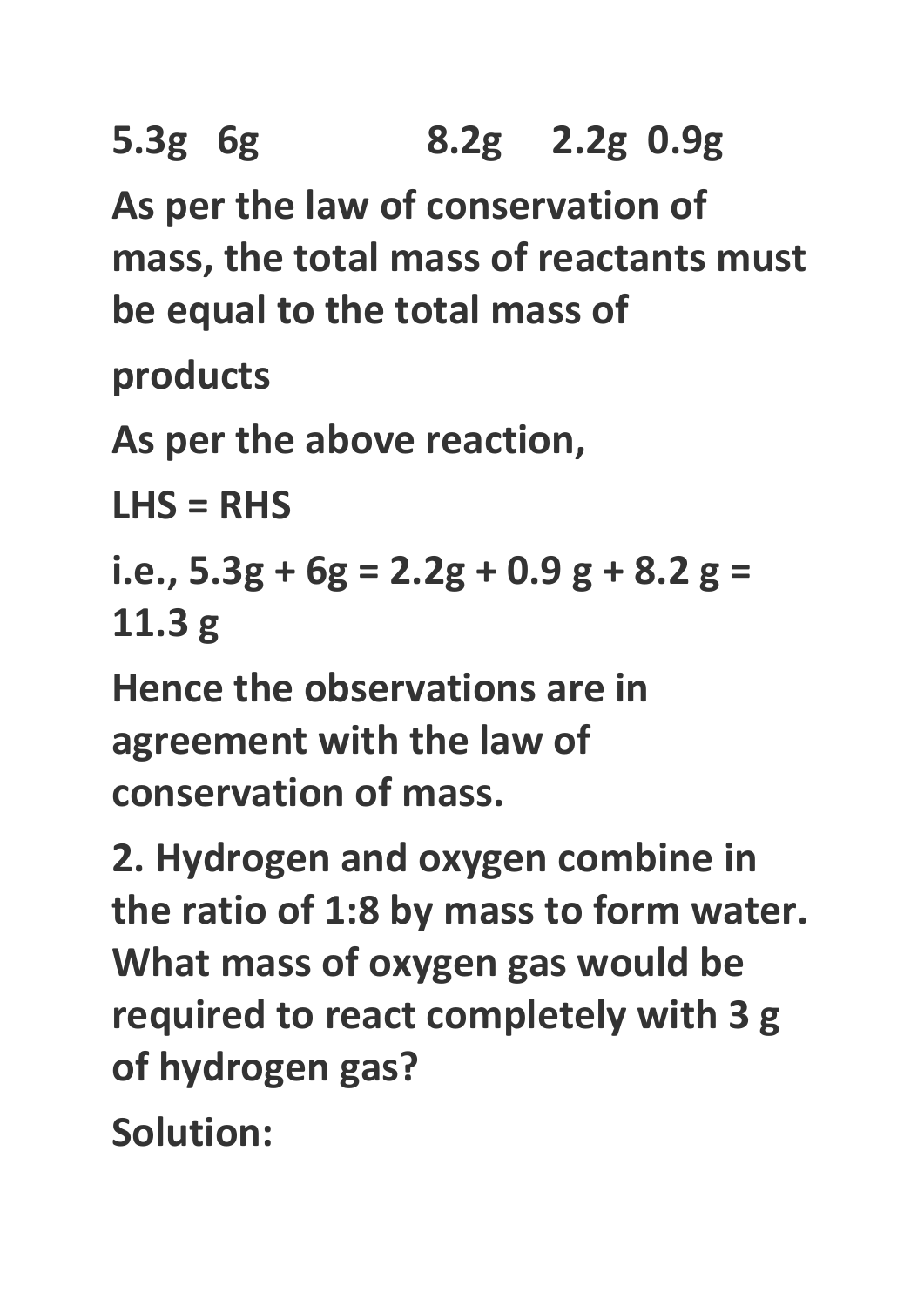**We know hydrogen and water mix in the ratio 1: 8.**

**For every 1g of hydrogen, it is 8g of oxygen.**

**Therefore, for 3g of hydrogen, the quantity of oxygen = 3 x 8 = 24g**

**Hence, 24g of oxygen would be required for the complete reaction with 3g of hydrogen gas.**

**3. Which postulate of Dalton's atomic theory is the result of the law of conservation of mass?**

**Solution:**

**The postulate of Dalton's Atomic theory which is a result of the law of conservation of mass is,**

**"Atoms can neither be created nor destroyed".**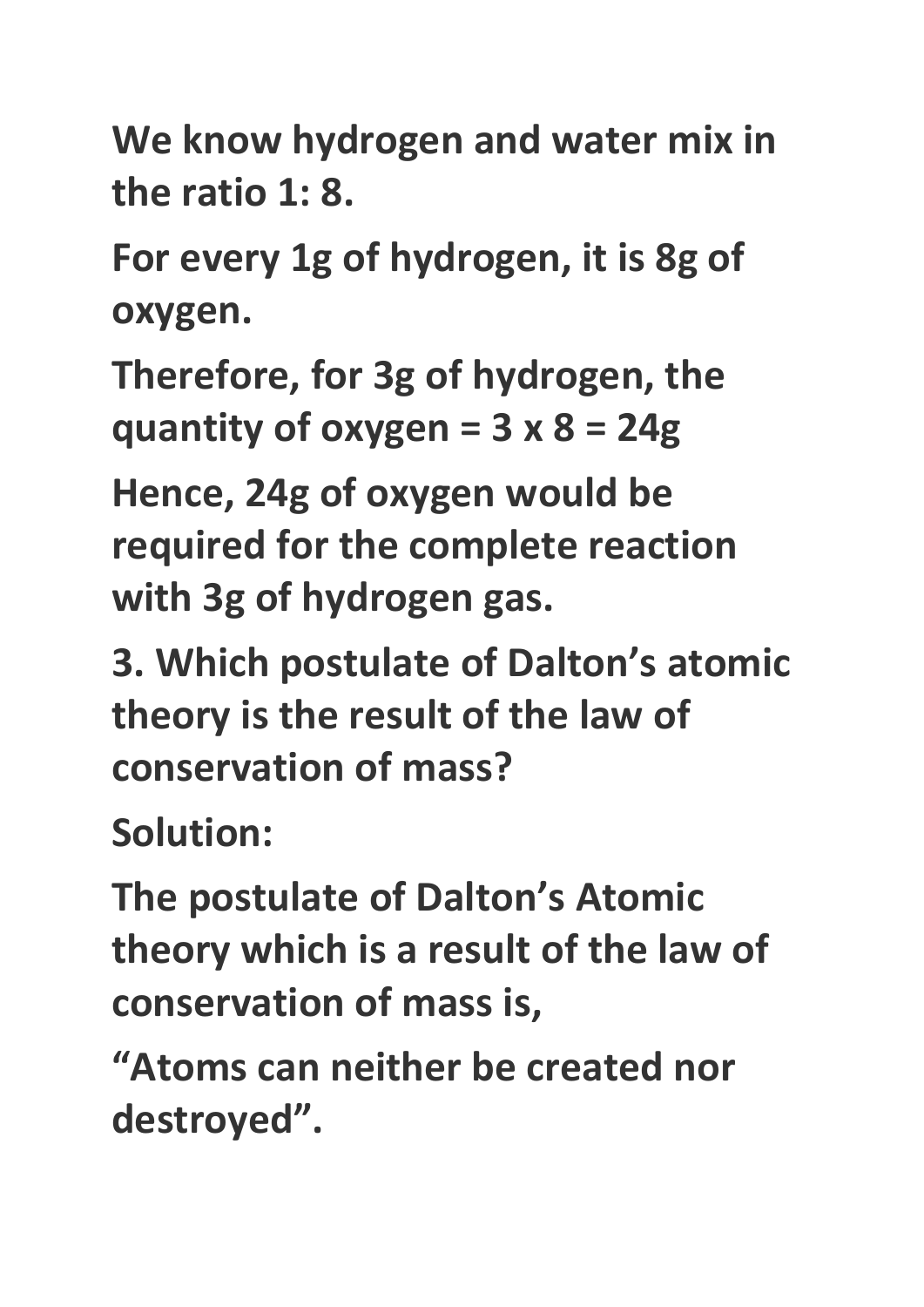**4. Which postulate of Dalton's atomic theory can explain the law of definite proportions?**

**Solution:**

**The postulate of Dalton's atomic theory that can explain the law of definite proportions is – the**

**relative number and kinds of atoms are equal in given compounds.**

### **Page-35(IN-TEXTS QUES-ANS)**

**1. Define the atomic mass unit? Solution:**

**An atomic mass unit is a unit of mass used to express weights of atoms and molecules where one**

**atomic mass is equal to 1/12th the mass of one carbon-12 atom.**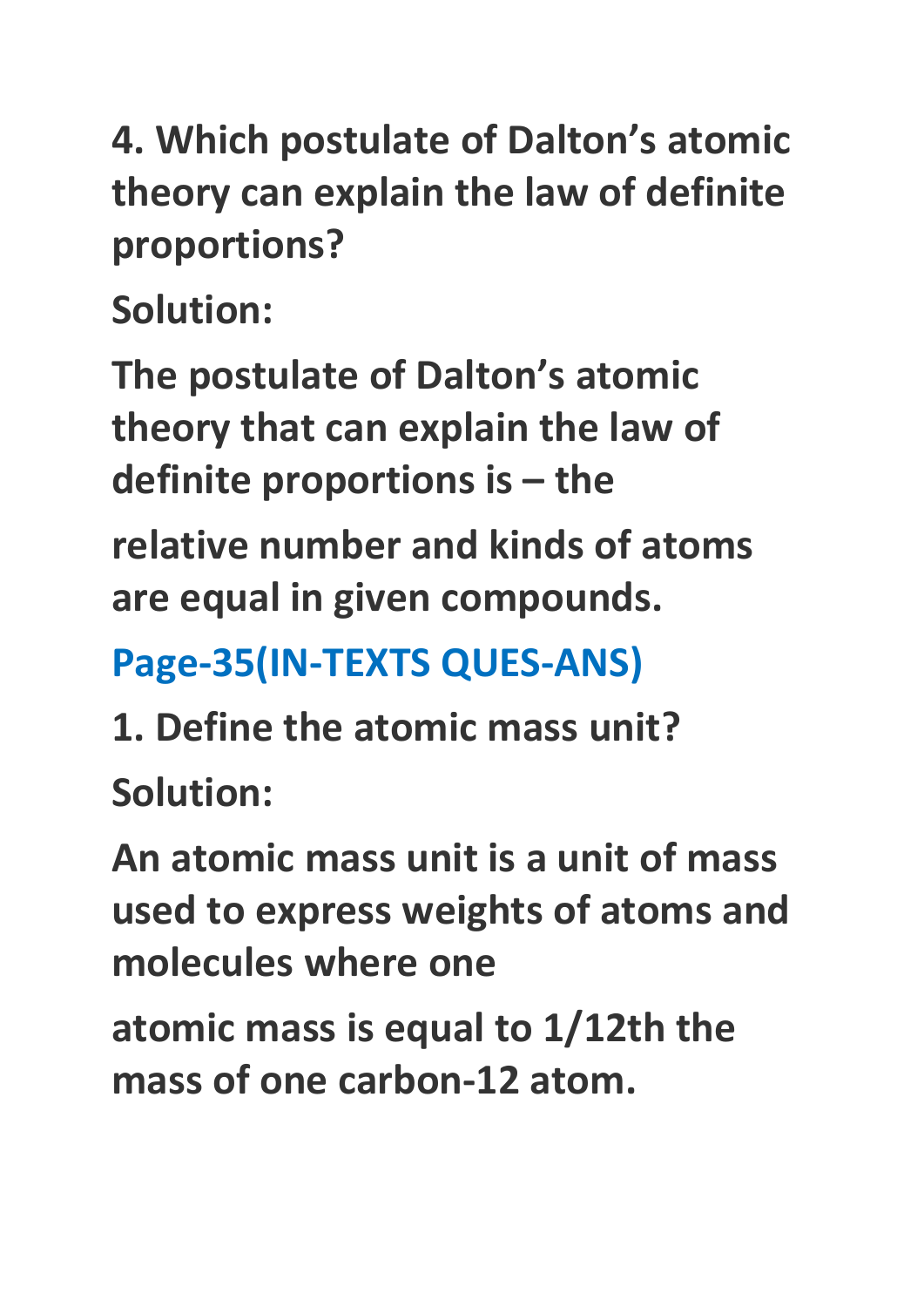**2. Why is it not possible to see an atom with naked eyes?**

**Solution:**

**It is not possible to see an atom with naked eyes because an atom is very, very small particle. The radius of an atom is of the order of 10 -10metre.**

## **Page-39(IN-TEXTS QUES-ANS)**

- **1. Write down the formulae of**
- **(i) sodium oxide**
- **(ii) aluminium chloride**
- **(iii) sodium sulphide**
- **(iv) magnesium hydroxide**

**Solution:**

**The following are the formulae:**

**(i) sodium oxide – Na2O**

**(ii) aluminium chloride – AlCl<sup>3</sup>**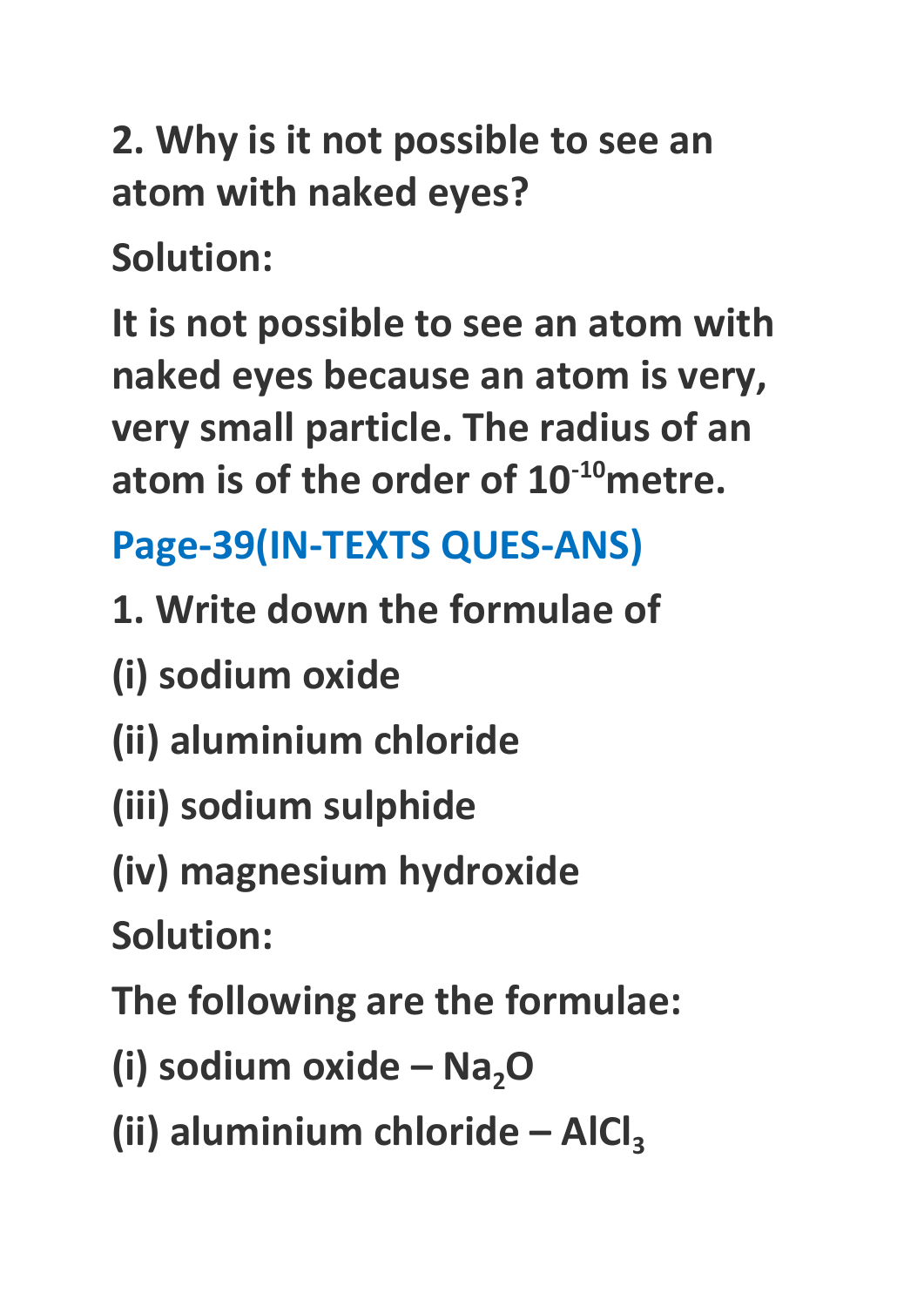**(iii) sodium sulphide – Na2S**

**(iv) magnesium hydroxide – Mg (OH)<sup>2</sup>**

**2. Write down the names of compounds represented by the following formulae:**

- $(I)$   $AI_2(SO_4)_3$
- **(ii) CaCl<sup>2</sup>**
- **(iii) K2SO<sup>4</sup>**
- **(iv) KNO<sup>3</sup>**
- (v) CaCO<sub>3</sub>.

**Solution:**

**Listed below are the names of the compounds for each of the following formulae**

**(i) Al<sup>2</sup> (SO<sup>4</sup> )<sup>3</sup> – Aluminium sulphate**

**(ii) CaCl<sup>2</sup> – Calcium chloride**

**(iii) K2SO<sup>4</sup> – Potassium sulphate**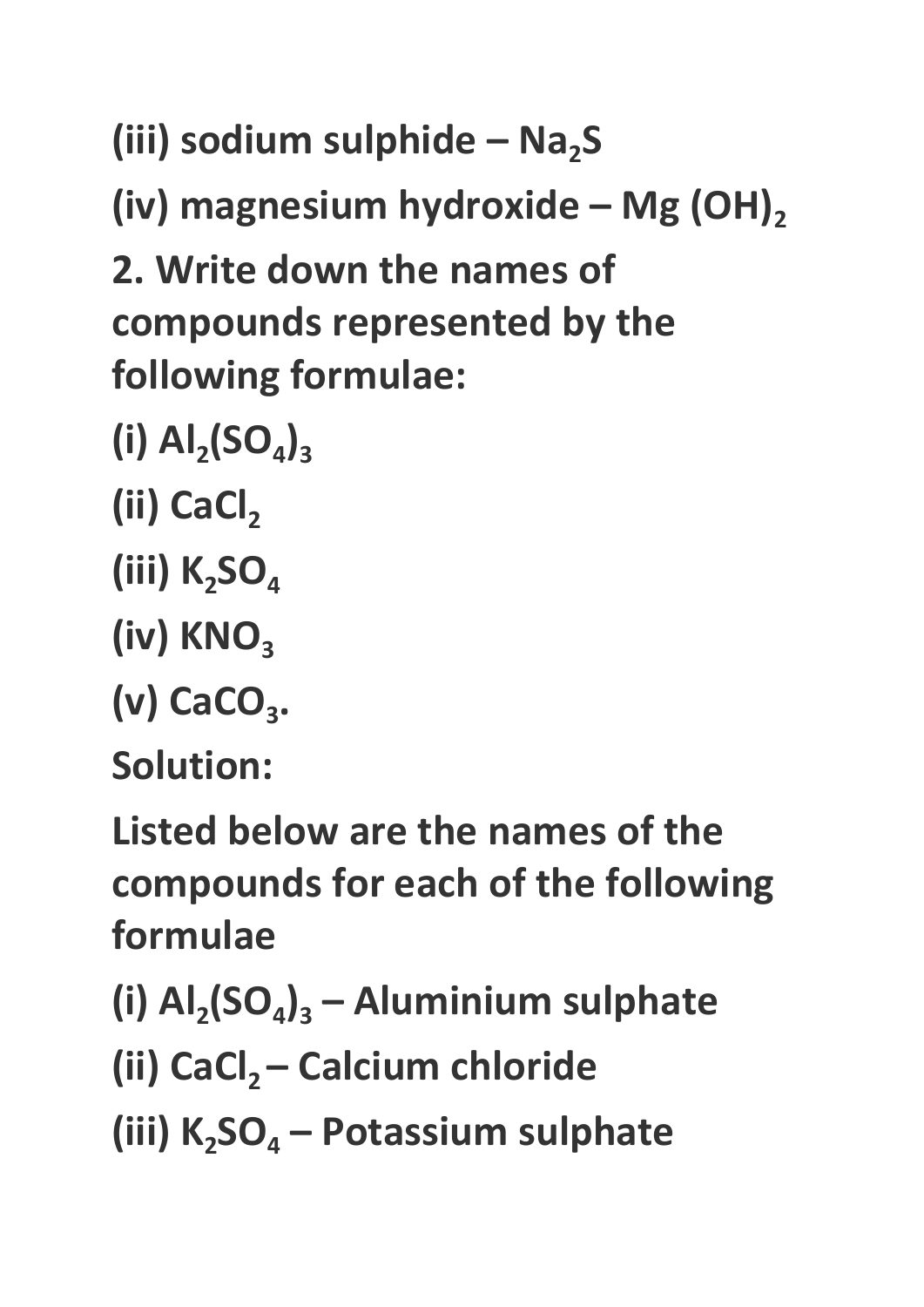**(iv) KNO<sup>3</sup> – Potassium nitrate**

**(v) CaCO<sup>3</sup> – Calcium carbonate**

**3. What is meant by the term chemical formula?**

**Solution:**

**Chemical formula is the symbolic representation of its compositions. For example: The chemical formula of hydrochloric acid is HCl.**

**4. How many atoms are present in a**

- **(i) H2S molecule and**
- $(iii) PO<sub>4</sub><sup>3-</sup> ion?$

**Solution:**

**The number of atoms present are as follows:**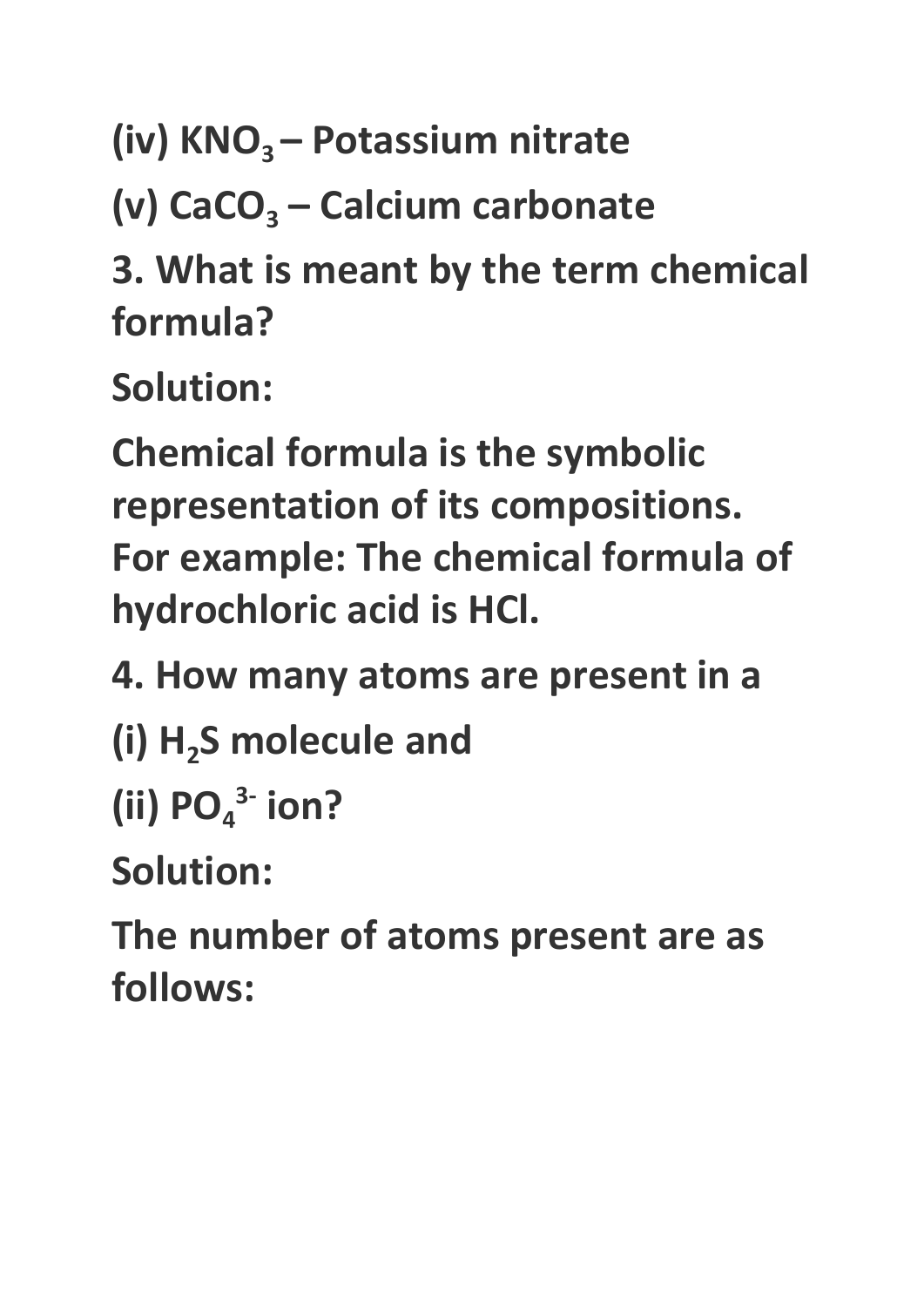**(i) H2S molecule has 2 atoms of hydrogen and 1 atom of sulphur hence 3 atoms in totality.**

**(ii) PO<sup>4</sup> 3- ion has 1 atom of phosphorus and 4 atoms of oxygen hence 5 atoms in totality.**

**Page-40 (IN-TEXTS QUES-ANS)**

**1. Calculate the molecular masses of**  $H_2$ , O<sub>2</sub>, Cl<sub>2</sub>, CO<sub>2</sub>, CH<sub>4</sub>, C<sub>2</sub>H<sub>6</sub>, C<sub>2</sub>H<sub>4</sub>, NH<sub>3</sub>, **CH3OH.**

**Solution:**

**The following are the molecular masses:**

**The molecular mass of**  $H_2 - 2x$  **atoms atomic mass of H = 2 x 1u = 2u**

**The molecular mass of**  $O$ **<sub>2</sub> – 2 x atoms atomic mass of O = 2 x 16u = 32u**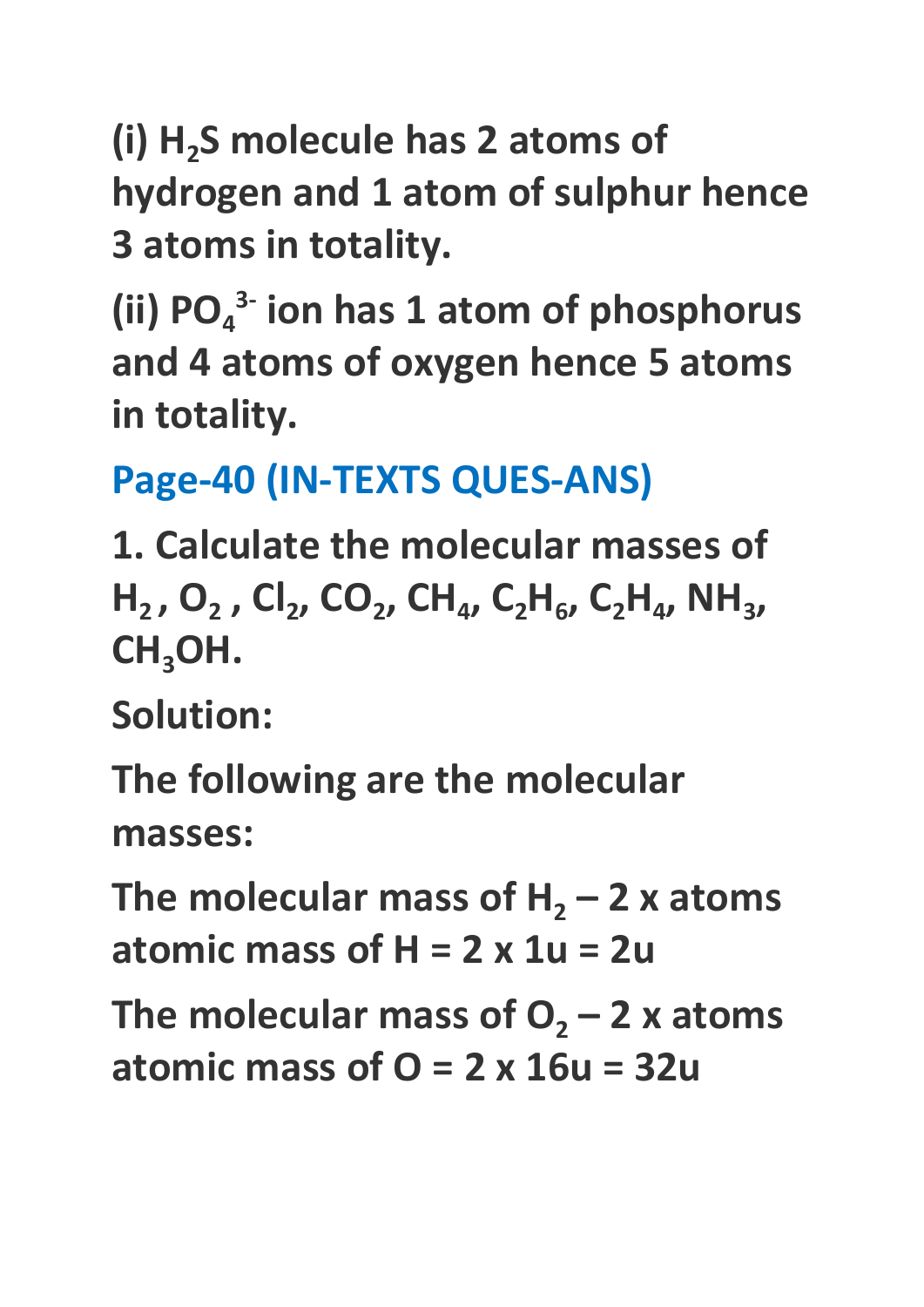**The molecular mass of**  $Cl_2 - 2x$  **atoms atomic mass of Cl = 2 x 35.5u = 71u**

**The molecular mass of CO<sup>2</sup> – atomic mass** of  $C + 2x$  atomic mass of  $O = 12$ **+ ( 2×16)u = 44u**

**The molecular mass of**  $CH<sub>4</sub>$  **– atomic mass of C + 4 x atomic mass of H = 12 + ( 4 x 1)u = 16u**

The molecular mass of  $C_2H_6 - 2x$ **atomic mass of C + 6 x atomic mass of H = (2 x 12) +**

**(6 x 1)u=24+6=30u**

 **The molecular mass of**  $C_2H_4$ **–2 <b>x atomic mass of C + 4 x atomic mass of H = (2x 12) +**

**(4 x 1)u=24+4=28u**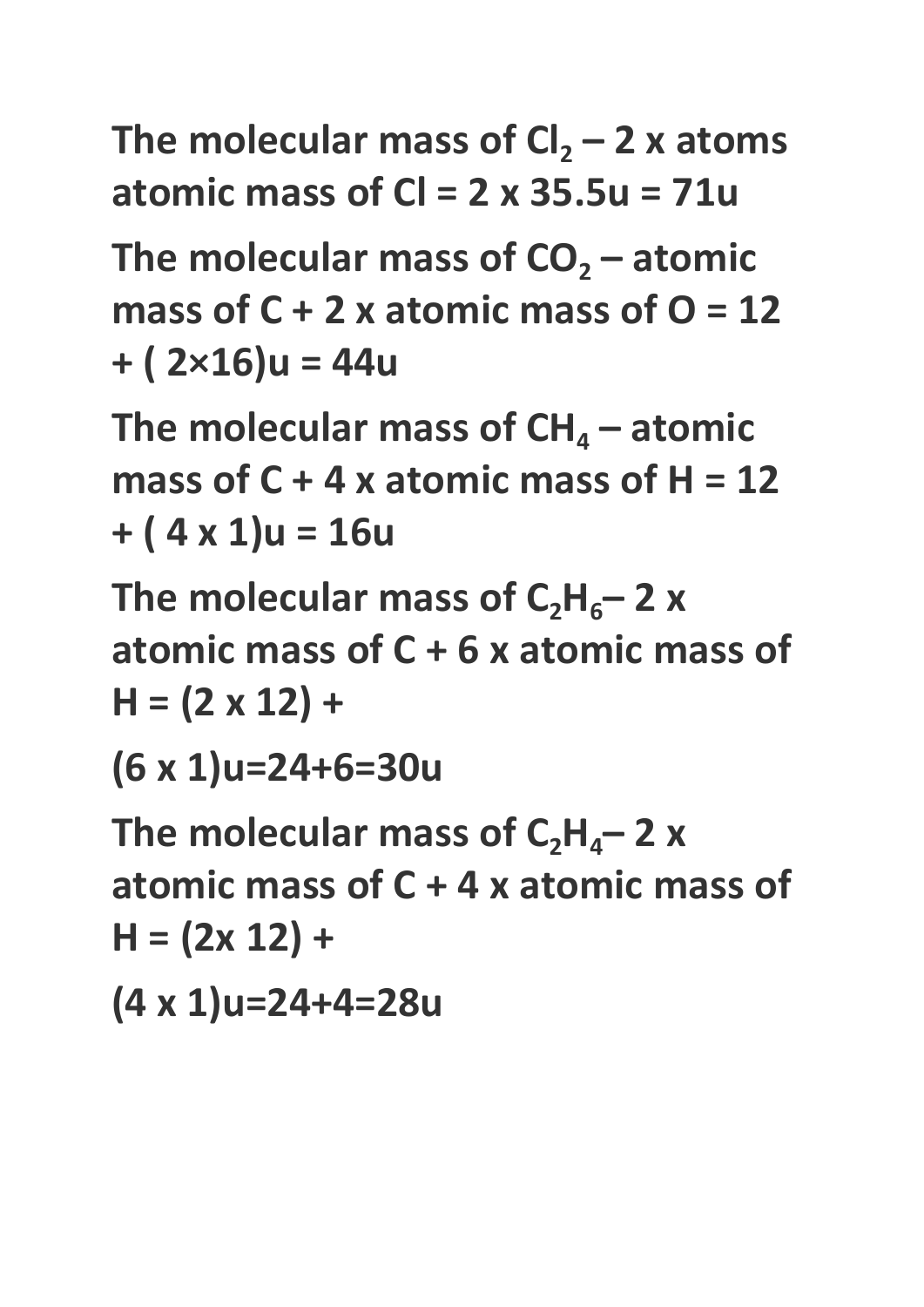```
The molecular mass of NH3– atomic
mass of N + 3 x atomic mass of H = (14+3 x 1)u= 17u
```
**The molecular mass of CH3OH – atomic mass of C + 3x atomic mass of H + atomic mass of O + atomic mass of H = (12 + 3×1+16+1)u=(12+3+17)u = 32u**

**2. Calculate the formula unit masses of ZnO, Na2O, K2CO<sup>3</sup> , given atomic masses of Zn = 65u,**

**Na = 23 u, K=39u, C = 12u, and O=16u. Solution:**

**Given:**

**Atomic mass of Zn = 65u**

**Atomic mass of Na = 23u**

**Atomic mass of K = 39u**

**Atomic mass of C = 12u**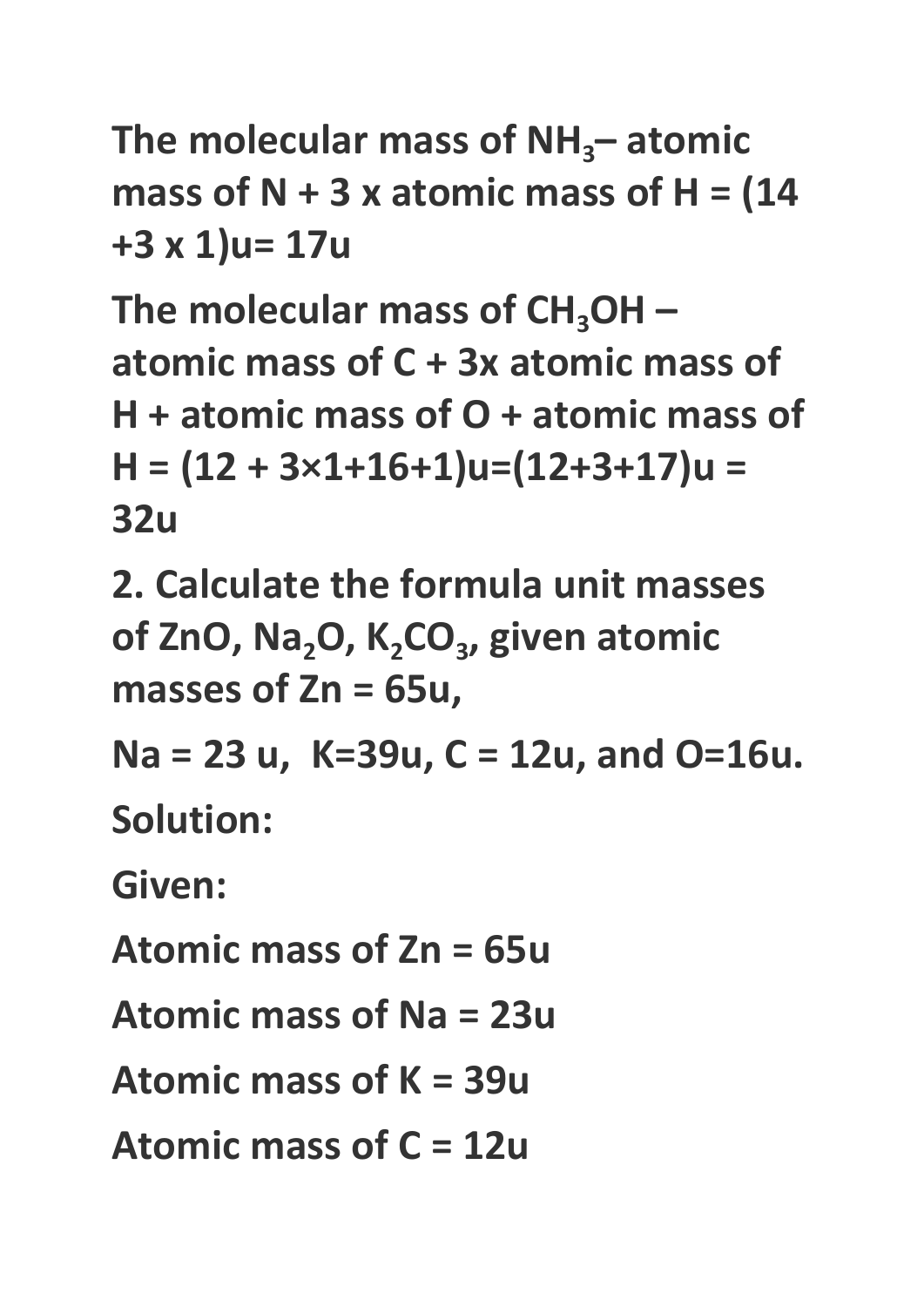**Atomic mass of O = 16u**

**The formula unit mass of ZnO= Atomic mass of Zn + Atomic mass of O = 65u+16u = 81u**

 **The formula unit mass of Na<sub>2</sub>O = 2 x Atomic mass of Na + Atomic mass of O = (2 x 23)u +16u=46u+16u=62u**

**Page-42 (IN-TEXTS QUES-ANS)**

**1. If one mole of carbon atoms weighs 12grams, what is the mass (in grams) of 1 atom of carbon?**

**Solution:**

**Given: 1 mole of carbon weighs 12g**

**1 mole of carbon atoms = 6.022 X 10 23**

**Molecular mass of carbon atoms = 12g = an atom of carbon mass**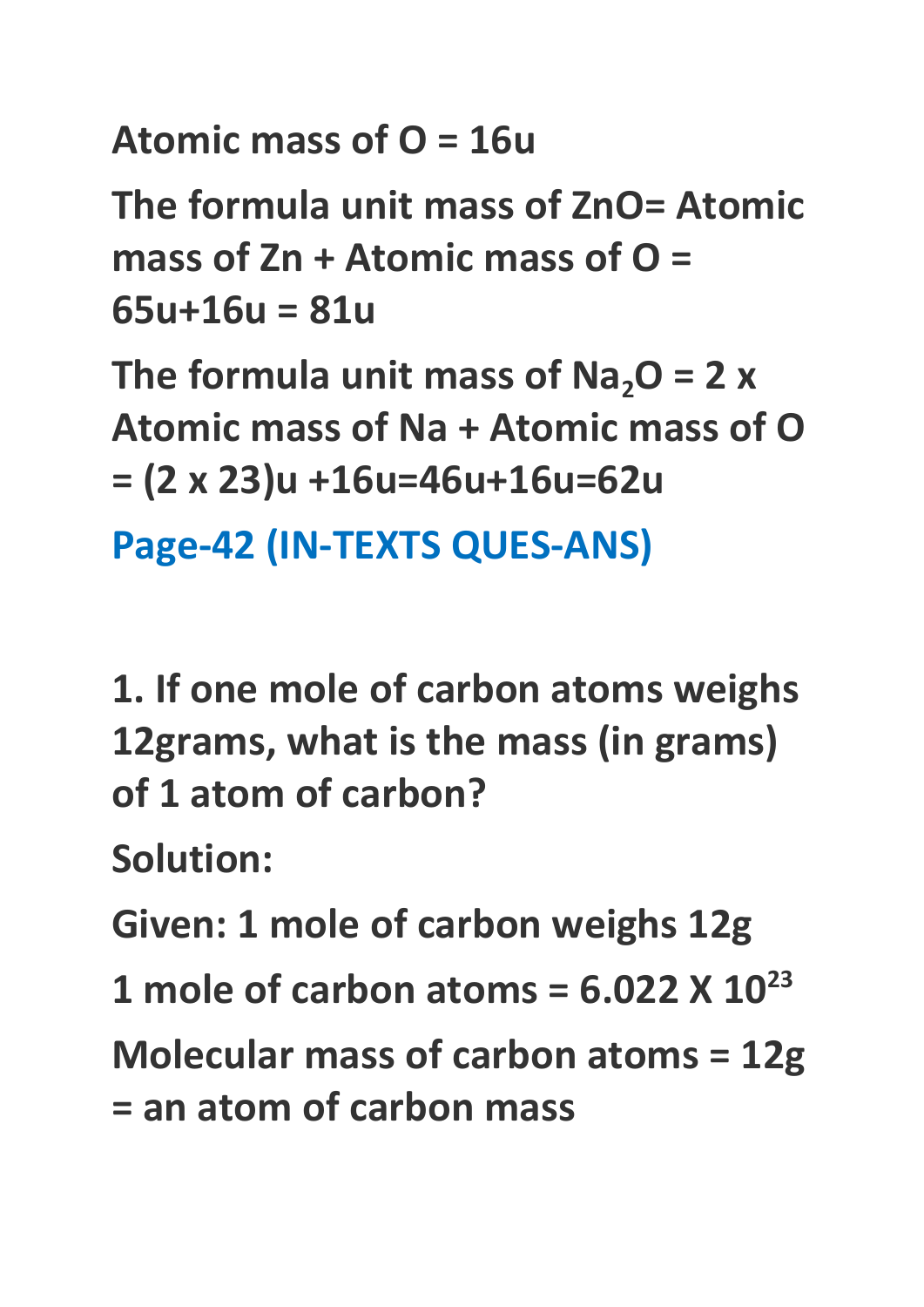**Hence, mass of 1 carbon atom = 12 /**  $6.022 \times 10^{23} = 1.99 \times 10^{-23}$ g

**2. Which has more number of atoms, 100 grams of sodium or 100 grams of iron (given, atomic mass of Na = 23u, Fe = 56 u)?**

**Solution:**

**Given: Atomic mass of Na=23u, Atomic mass of Fe= 56u**

**To calculate the number of atoms in 100g of sodium:**

**23g of Na contains = 6.022 X 10 <sup>23</sup> atoms**

**1g of Na contains = 6.022 X 10 <sup>23</sup> atoms / 23**

**100g of Na contains = 6.022 X 10 <sup>23</sup> atoms X 100 / 23**

```
= 2.6182 X 10
24 atoms
```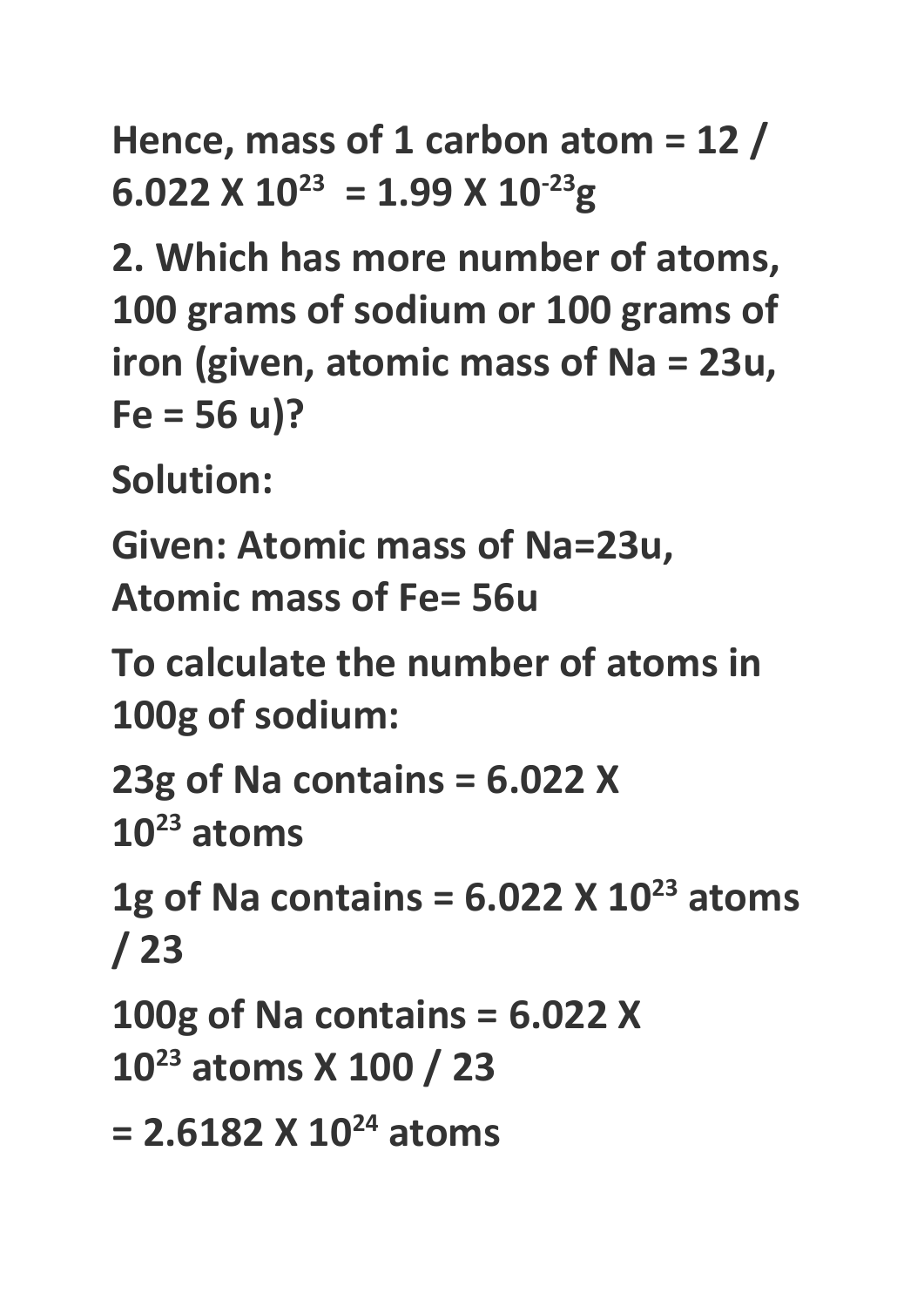**To calculate the number of atoms in 100g of sodium:**

**56g of Fe contains = 6.022 X 10 <sup>23</sup> atoms**

**1g of Fe contains = 6.022 X 10 <sup>23</sup> atoms / 56**

**100g of Fe contains = 6.022 X 10 <sup>23</sup> atoms X 100 / 56**

**= 1.075 X 10 <sup>24</sup> atoms**

**Hence, through comparison, it is evident that 100g of Na has more atoms.**

# **(Exercise Questions )Page: 43**

**1. A 0.24g sample of compound of oxygen and boron was found by analysis to contain 0.096g of boron and 0.144g of oxygen. Calculate the**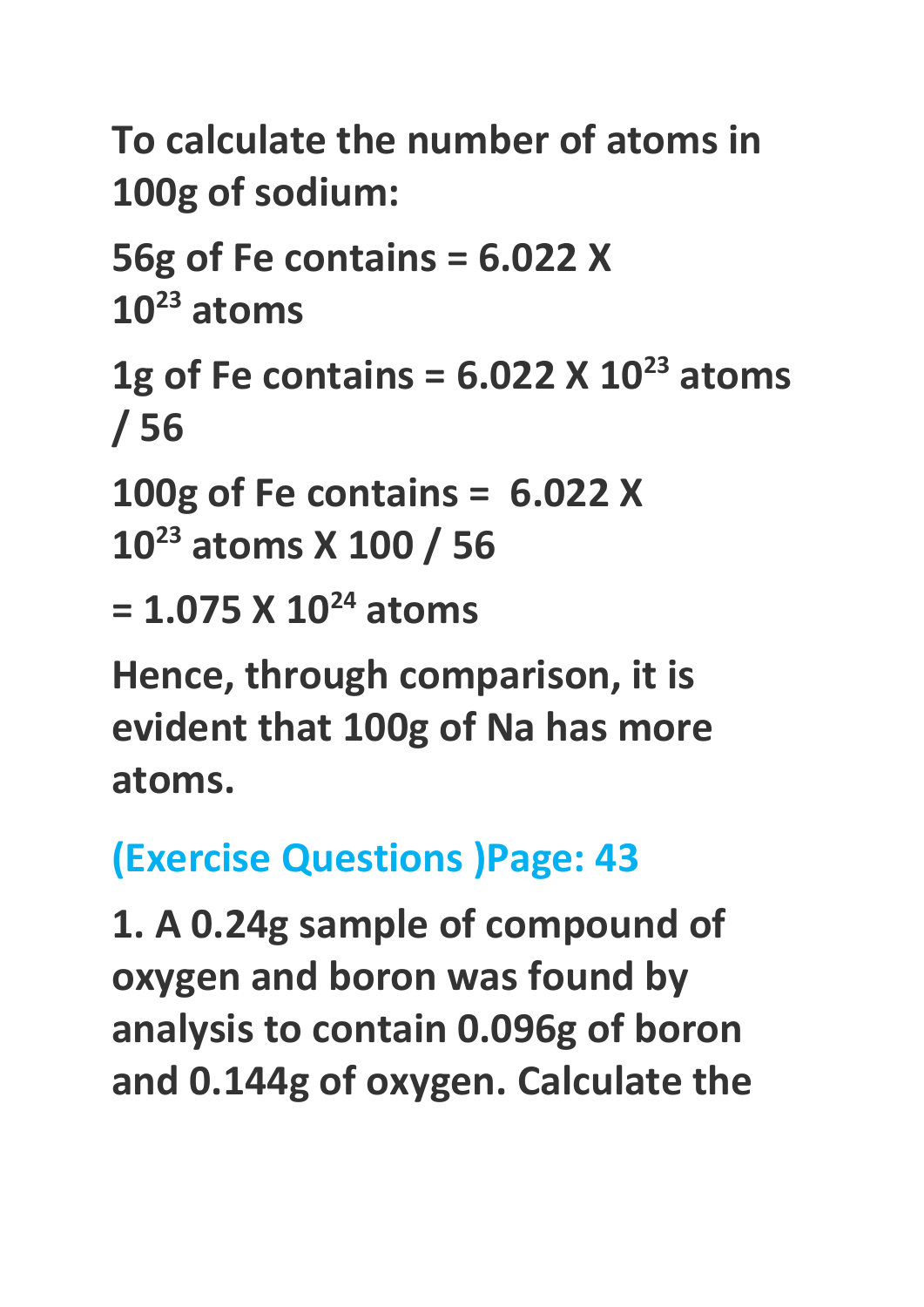**percentage composition of the compound by weight.**

**Solution:**

**Given: Mass of the sample compound = 0.24g, mass of boron = 0.096g, mass of oxygen = 0.144g**

**To calculate percentage composition of the compound:**

**Percentage of boron = mass of boron / mass of the compound x 100**

**= 0.096g / 0.24g x 100 = 40%**

**Percentage of oxygen = 100 –**

**percentage of boron**

**= 100 – 40 = 60%**

**2. When 3.0g of carbon is burnt in 8.00 g of oxygen, 11.00 g of carbon dioxide is produced. What mass of carbon dioxide will be formed when 3.00g of**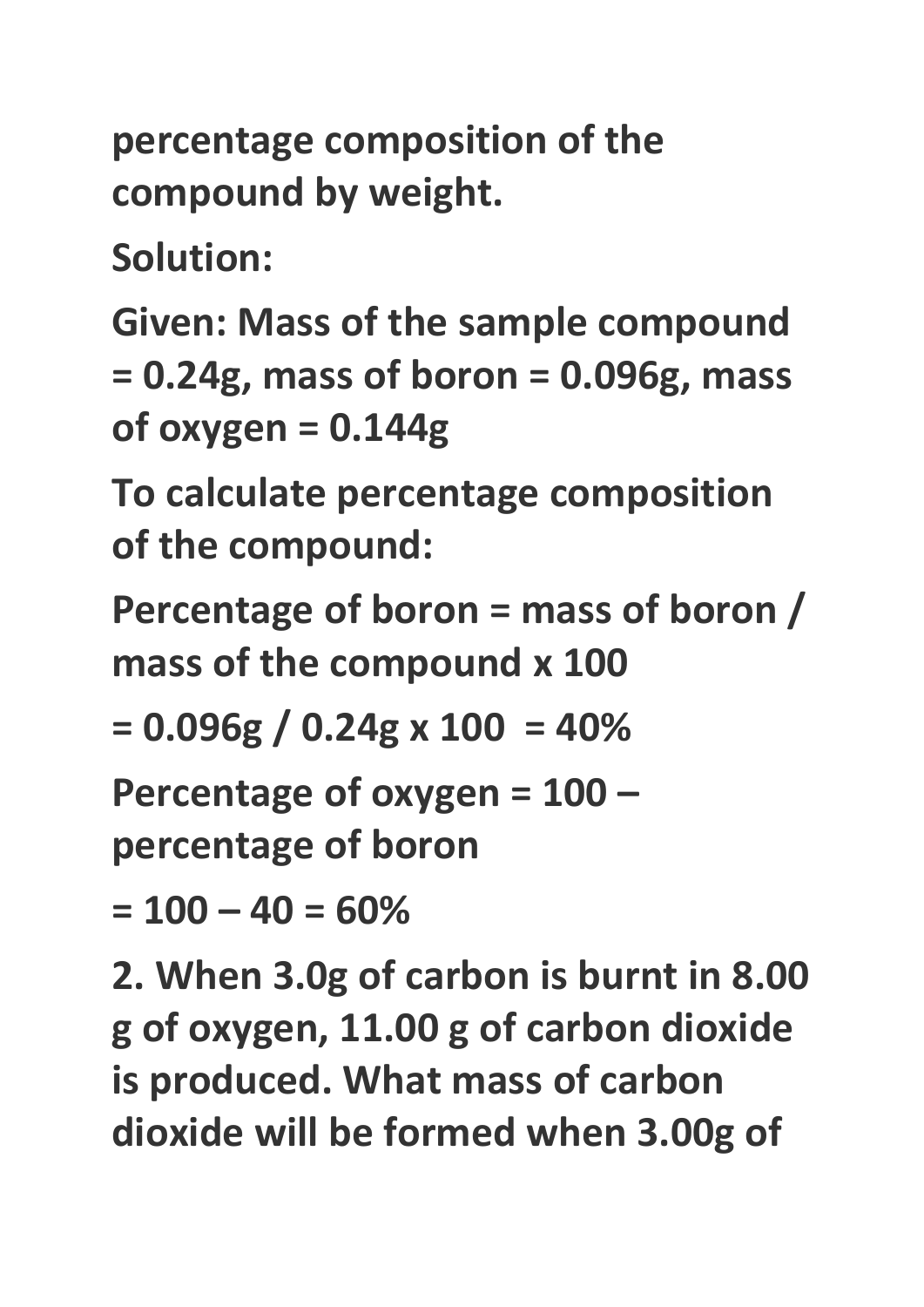**carbon is burnt in 50.00 g of oxygen? Which law of chemical combination will govern your answer?**

**Solution:**

**11.00g of carbon dioxide is formed when 3.00g carbon is burnt in 8.00g of oxygen.**

**Carbon and oxygen are combined in the ratio 3:8 to give carbon dioxide using up all the carbon and**

**oxygen**

**Hence, for 3g of carbon and 50g of oxygen, 8g of oxygen is used and 11g of carbon is formed, the**

**left oxygen is unused i.e., 50-3=47g of oxygen is unused.**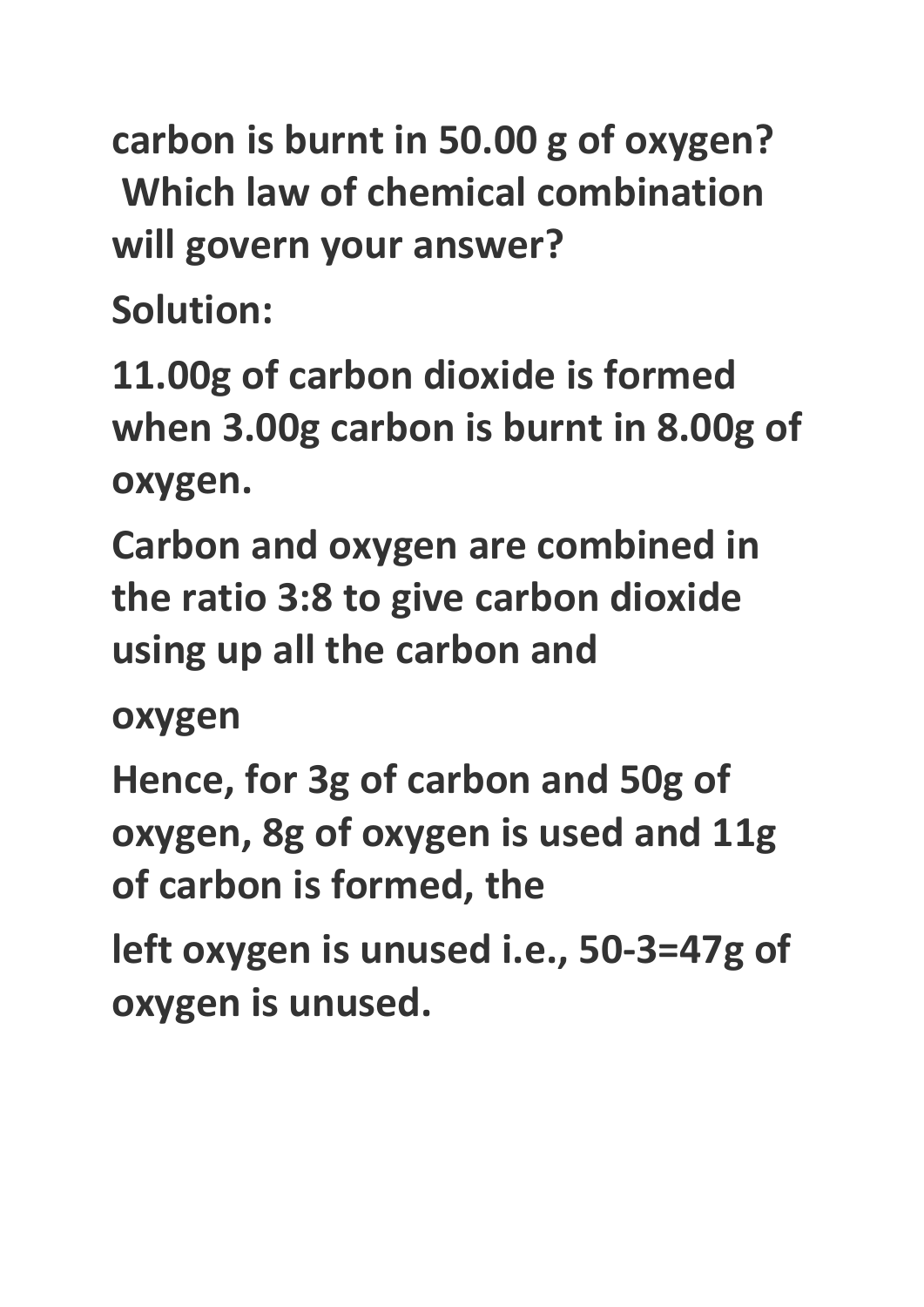**This depicts the law of definite proportions – The combining elements in compounds are present in**

**definite proportions by mass.**

**3. What are polyatomic ions? Give examples.**

**Solution:**

**Polyatomic ions are ions that contain more than one atom but they behave as a single unit**

**Example:**  $CO_3^2$ ,  $H_2PO_4^-$ 

**4. Write the chemical formula of the following.**

- **(a) Magnesium chloride**
- **(b) Calcium oxide**
- **(c) Copper nitrate**
- **(d) Aluminium chloride**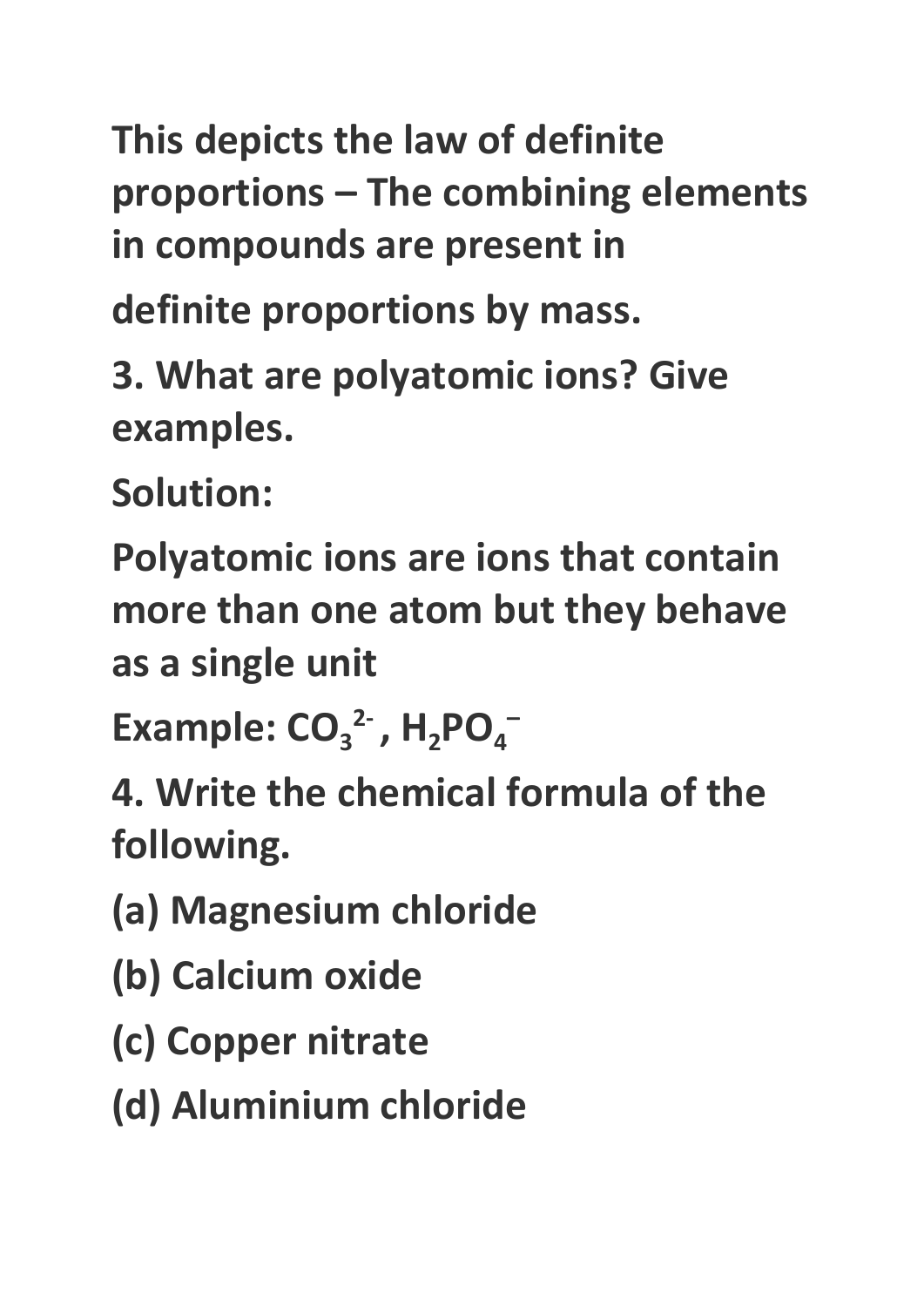# **(e) Calcium carbonate**

**Solution:**

**The following are the chemical formula of the above-mentioned list:**

**(a) Magnesium chloride – MgCl<sup>2</sup>**

**(b) Calcium oxide – CaO**

- $\left( c \right)$  Copper nitrate  $Cu(NO<sub>3</sub>)<sub>2</sub>$
- **(d) Aluminium chloride – AlCl<sup>3</sup>**

**(e)** Calcium carbonate – CaCO<sub>3</sub>

**5. Give the names of the elements present in the following compounds.**

**(a) Quick lime**

- **(b) Hydrogen bromide**
- **(c) Baking powder**
- **(d) Potassium sulphate.**

**Solution:**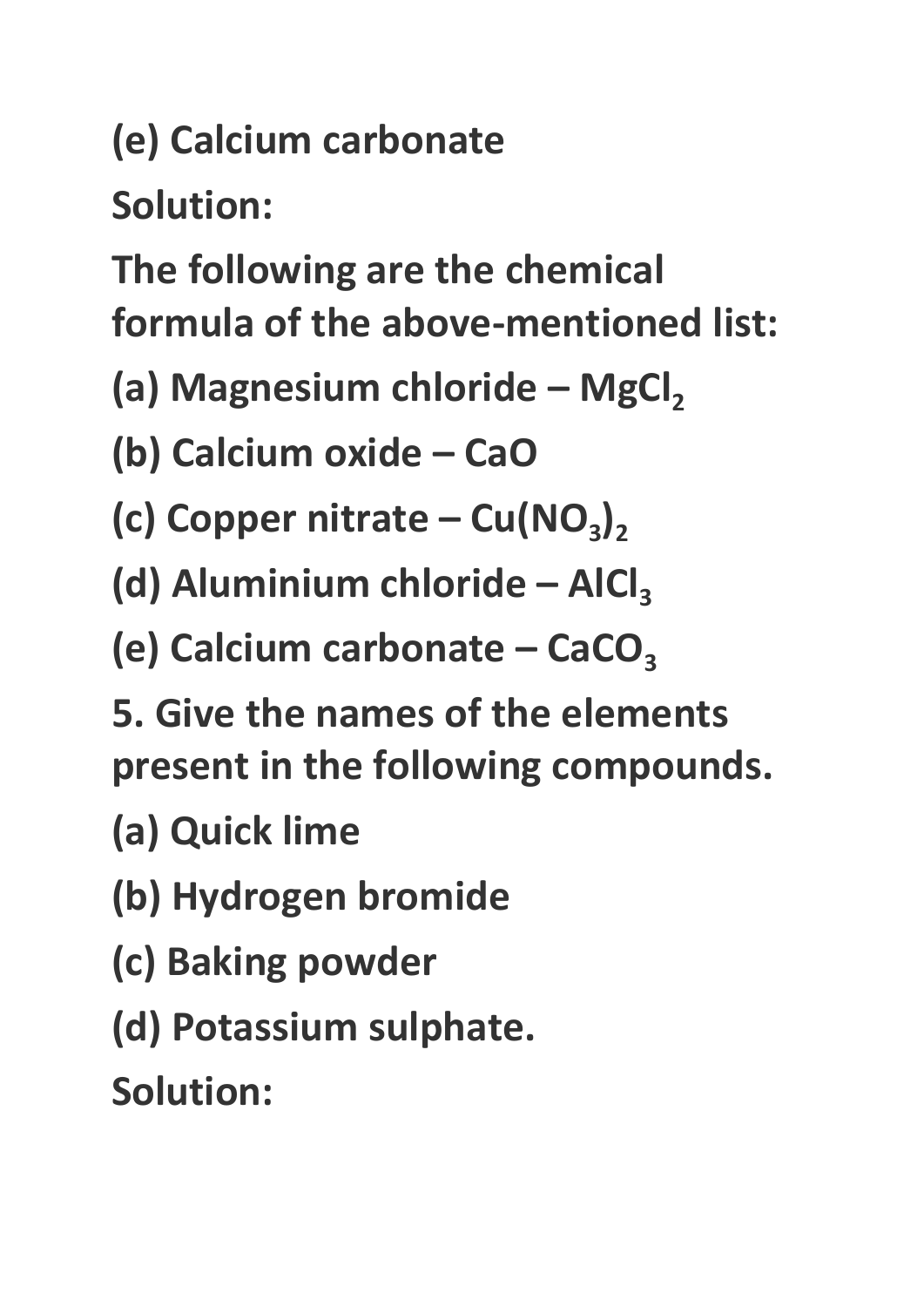**The following are the names of the elements present in the following compounds:**

**(a) Quick lime – Calcium and oxygen (CaO)**

**(b) Hydrogen bromide – Hydrogen and bromine (HBr)**

**(c) Baking powder – Sodium, Carbon, Hydrogen, Oxygen (NaHCO<sup>3</sup> )**

**(d) Potassium sulphate – Sulphur, Oxygen, Potassium (K2SO<sup>4</sup> )**

**6. Calculate the molar mass of the following substances.**

**(a) Ethyne, C2H<sup>2</sup>**

**(b)** Sulphur molecule, S<sub>8</sub>

**(c) Phosphorus molecule, P<sup>4</sup> (Atomic mass of phosphorus =31)**

**(d) Hydrochloric acid, HCl**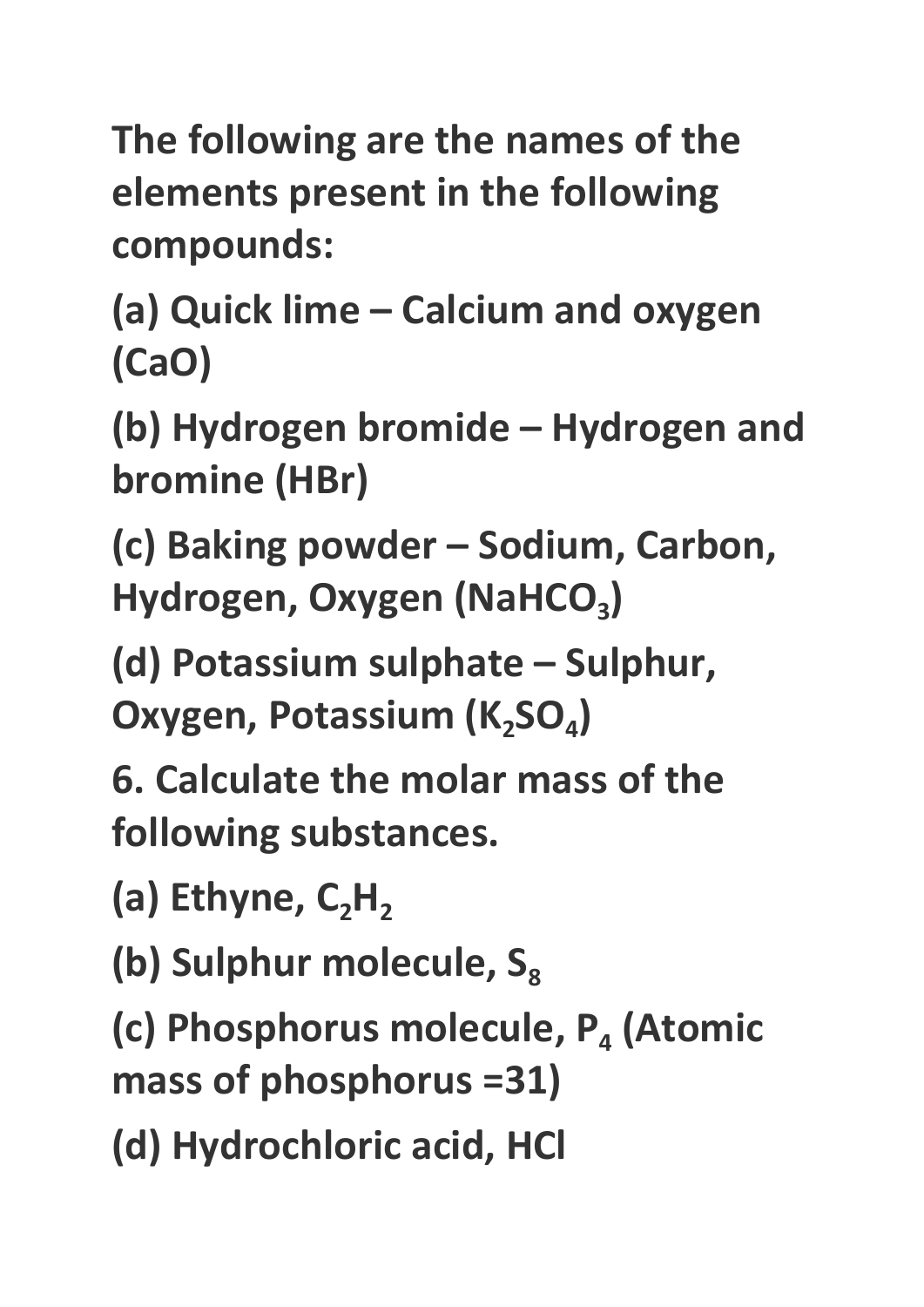**(e)** Nitric acid, HNO<sub>3</sub>

**Solution:**

**Listed below is the molar mass of the following substances:**

**(a) Molar mass of Ethyne**  $C_2H_2 = 2$  **<b>x Mass of C+2 x Mass of H = (2×12)+(2×1)=24+2=26g**

**(b) Molar mass of Sulphur molecule**  $S_8 = 8$  **x** Mass of  $S = 8$  **x** 32 = 256g

**(c) Molar mass of Phosphorus molecule,**  $P_4 = 4 \times \text{Mass of } P = 4 \times 31 =$ **124g**

**(d) Molar mass of Hydrochloric acid, HCl = Mass of H+ Mass of Cl = 1+35.5 = 36.5g**

**(e) Molar mass of Nitric acid, HNO<sup>3</sup> =Mass of H+ Mass of Nitrogen + 3 x Mass of O = 1 + 14+**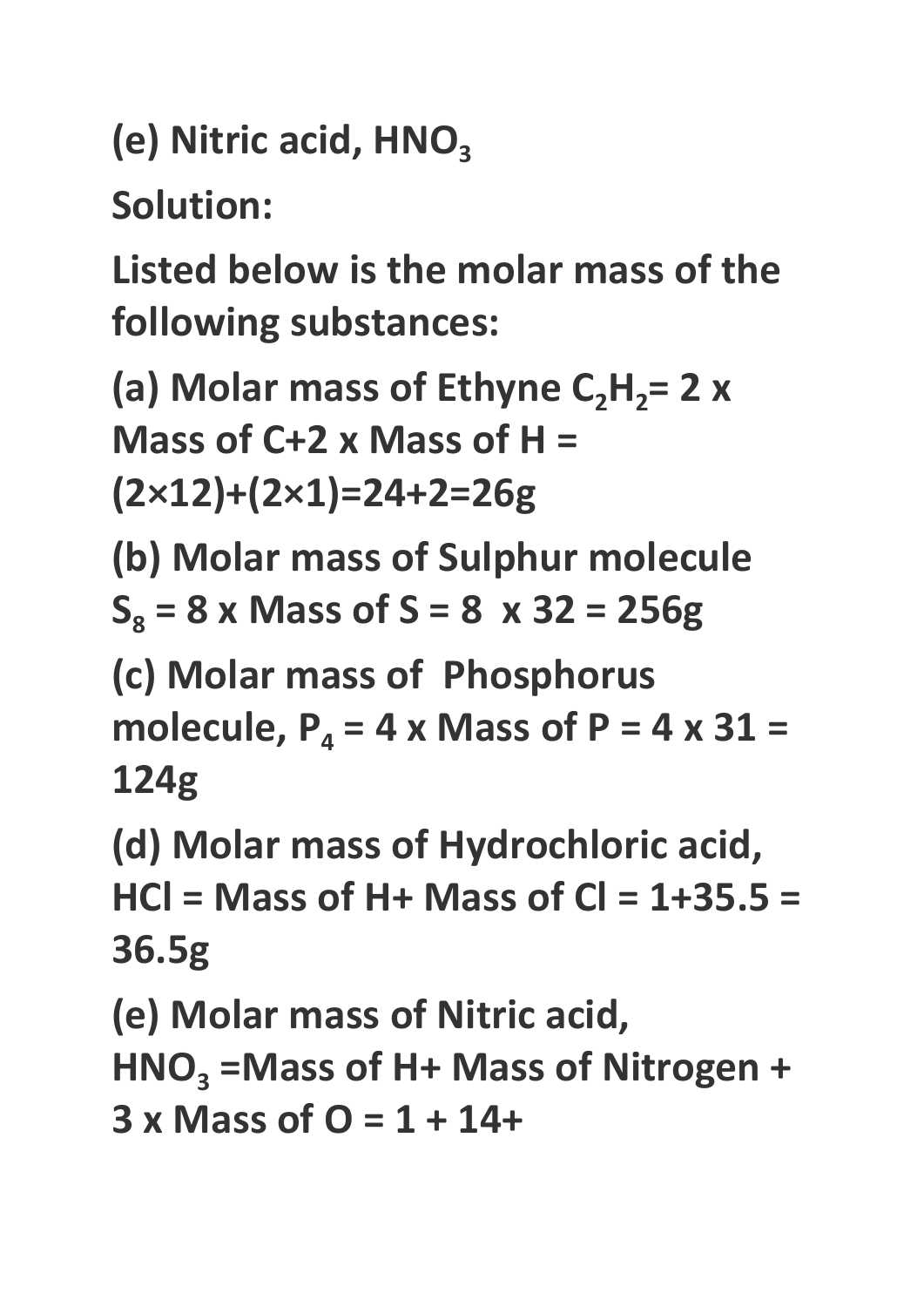**3×16 = 63g**

**7. What is the mass of –**

**(a) 1 mole of nitrogen atoms?**

**(b) 4 moles of aluminium atoms((Atomic mass of aluminium =27)?**

**(c) 10 moles of sodium sulphite (Na2SO<sup>3</sup> )?**

**Solution:**

**The mass of the above mentioned list is as follows:**

**(a) Atomic mass of nitrogen atoms = 14u**

**Mass of 1 mole of nitrogen atoms= Atomic mass of nitrogen atoms**

**Therefore, mass of 1 mole of nitrogen atom is 14g**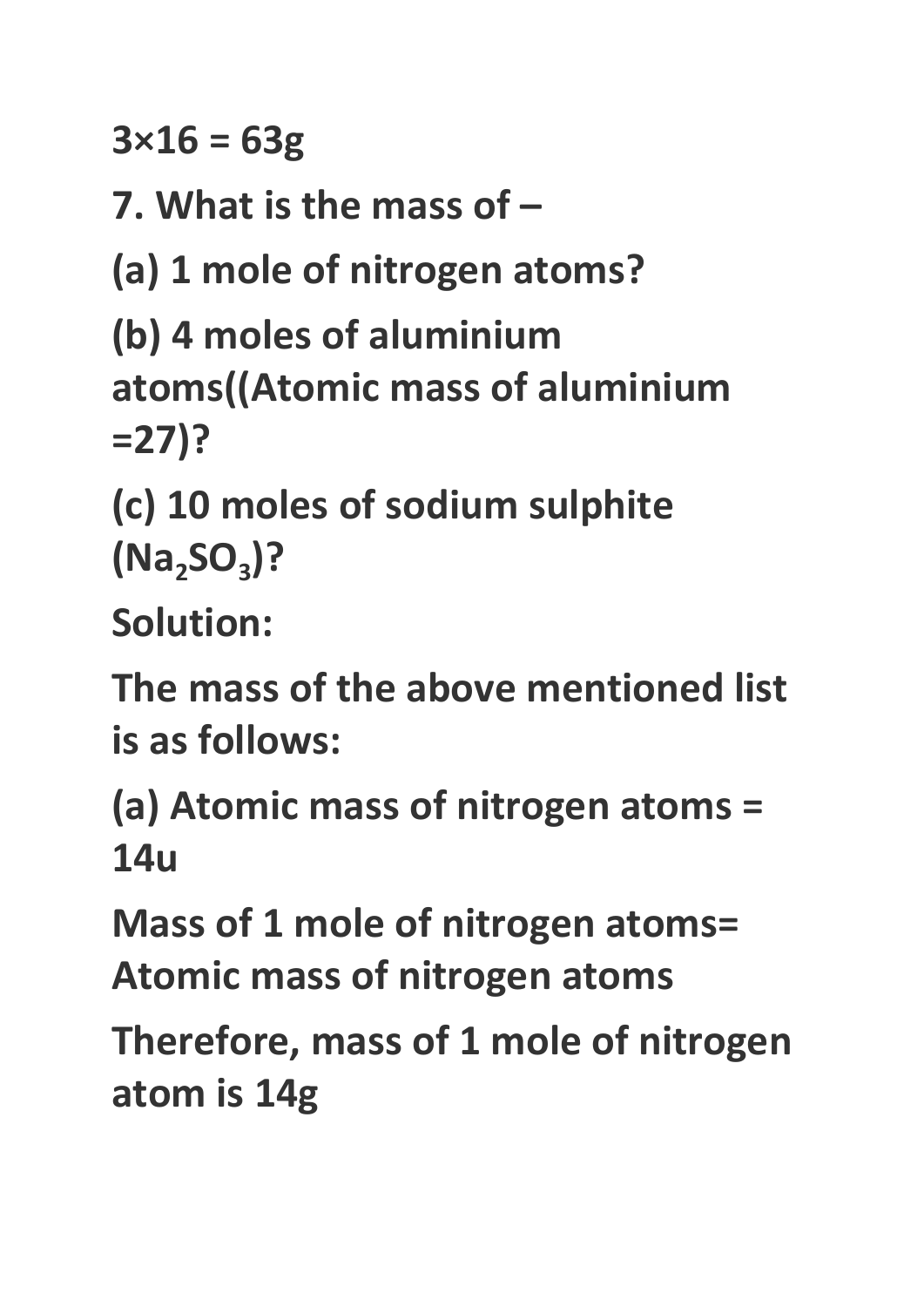**(b) Atomic mass of aluminium =27u**

**Mass of 1 mole of aluminium atoms = 27g**

**1 mole of aluminium atoms = 27g, 4 moles of aluminium atoms = 4 x 27 = 108g**

**(c) Mass of 1 mole of sodium sulphite Na2SO<sup>3</sup> = Molecular mass of sodium sulphite = 2 x Mass of Na + Mass of S + 3 x Mass of O = (2 x 23) + 32 +(3x 16) = 46+32+48 = 126g**

**Therefore, mass of 10 moles of Na2SO<sup>3</sup> = 10 x 126 = 1260g**

**8. Convert into mole.**

**(a) 12g of oxygen gas**

**(b) 20g of water**

**(c) 22g of carbon dioxide**

**Solution:**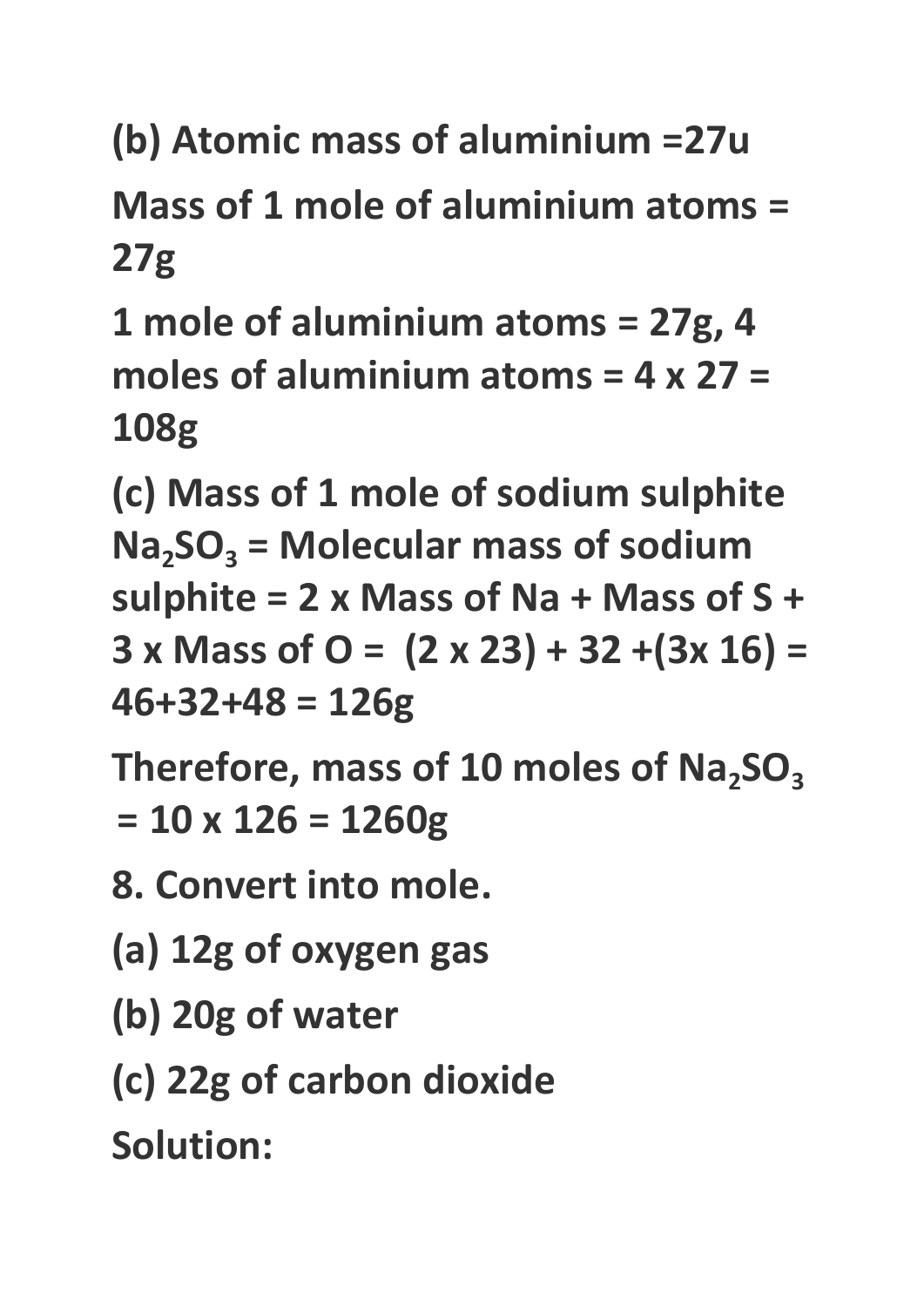**Conversion of the above-mentioned molecules into moles is as follows:**

**(a) Given: Mass of oxygen gas=12g**

**Molar mass of oxygen gas = 2 Mass of Oxygen = 2 x 16 = 32g**

**Number of moles = Mass given / molar mass of oxygen gas = 12/32 = 0.375 moles**

**(b) Given: Mass of water = 20g**

**Molar mass of water = 2 x Mass of Hydrogen + Mass of Oxygen = 2 x 1 + 16 = 18g**

**Number of moles = Mass given / molar mass of water**

**= 20/18 = 1.11 moles**

**(c) Given: Mass of carbon dioxide = 22g**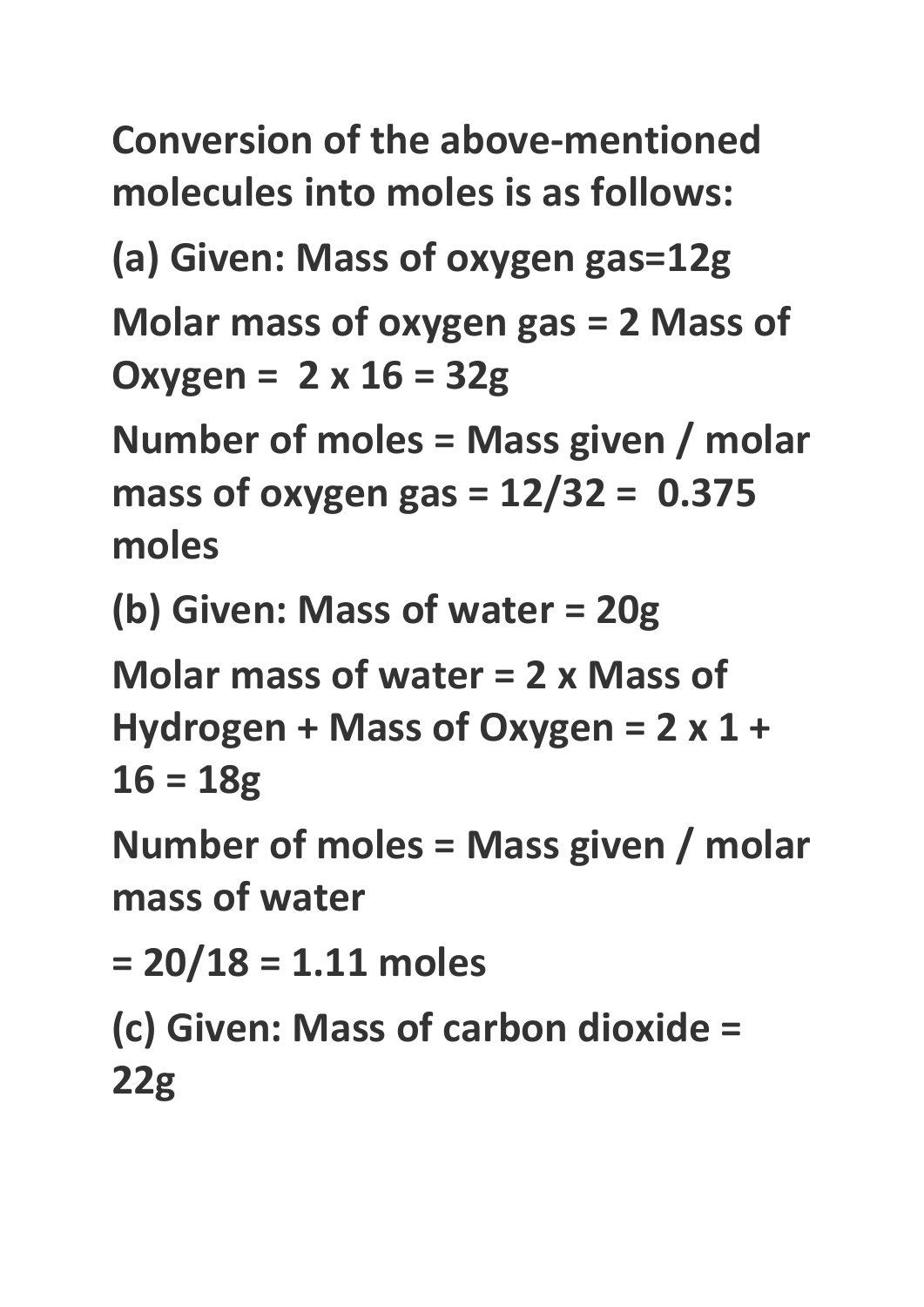**Molar mass of carbon dioxide = Mass of C + 2 x Mass of Oxygen = 12 + 2x 16 = 12+32=44g**

**Number of moles = Mass given/ molar mass of carbon dioxide = 22/44 = 0.5 moles**

**9. What is the mass of:**

**(a) 0.2 mole of oxygen atoms?**

**(b) 0.5 mole of water molecules?**

**Solution:**

**The mass is as follows:**

**(a) Mass of 1 mole of oxygen atoms = 16u, hence it weighs 16g**

**Mass of 0.2 moles of oxygen atoms = 0.2 x 16 = 3.2u**

**(b) Mass of 1 mole of water molecules = 18u, hence it weighs 18g**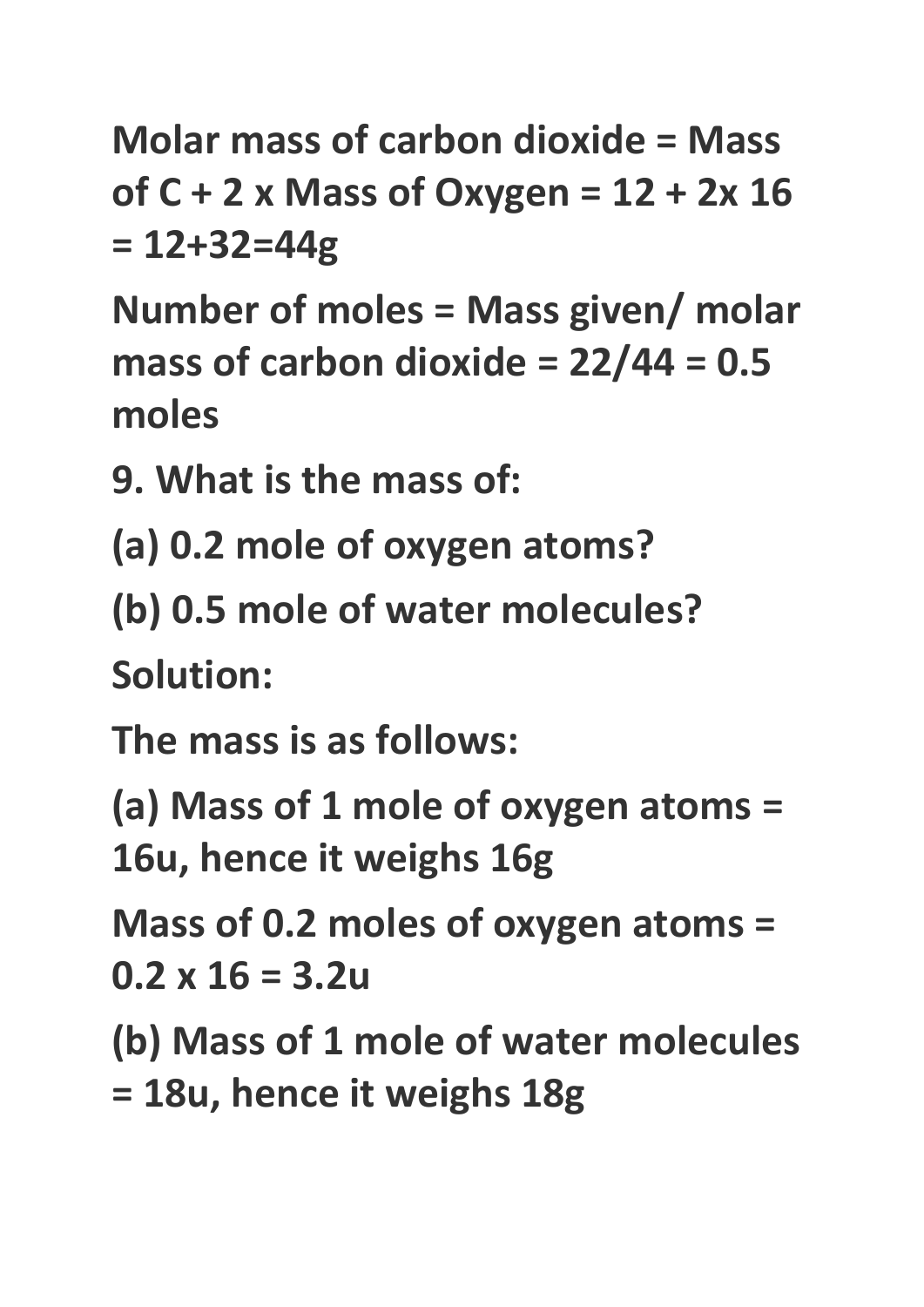**Mass of 0.5 moles of water molecules = 0.5 x 18 = 9u**

**10. Calculate the number of molecules of sulphur (S<sup>8</sup> ) present in 16g of solid sulphur.**

**Solution:**

**To calculate molecular mass of sulphur:**

**Molecular mass of Sulphur**  $(S_8)$  **= 8xMass of Sulphur = 8×32 = 256g**

**Mass given = 16g**

**Number of moles = mass given/ molar mass of sulphur**

**= 16/256 = 0.0625 moles**

**To calculate the number of molecules of sulphur in 16g of solid sulphur:**

**Number of molecules = Number of moles x Avogadro number**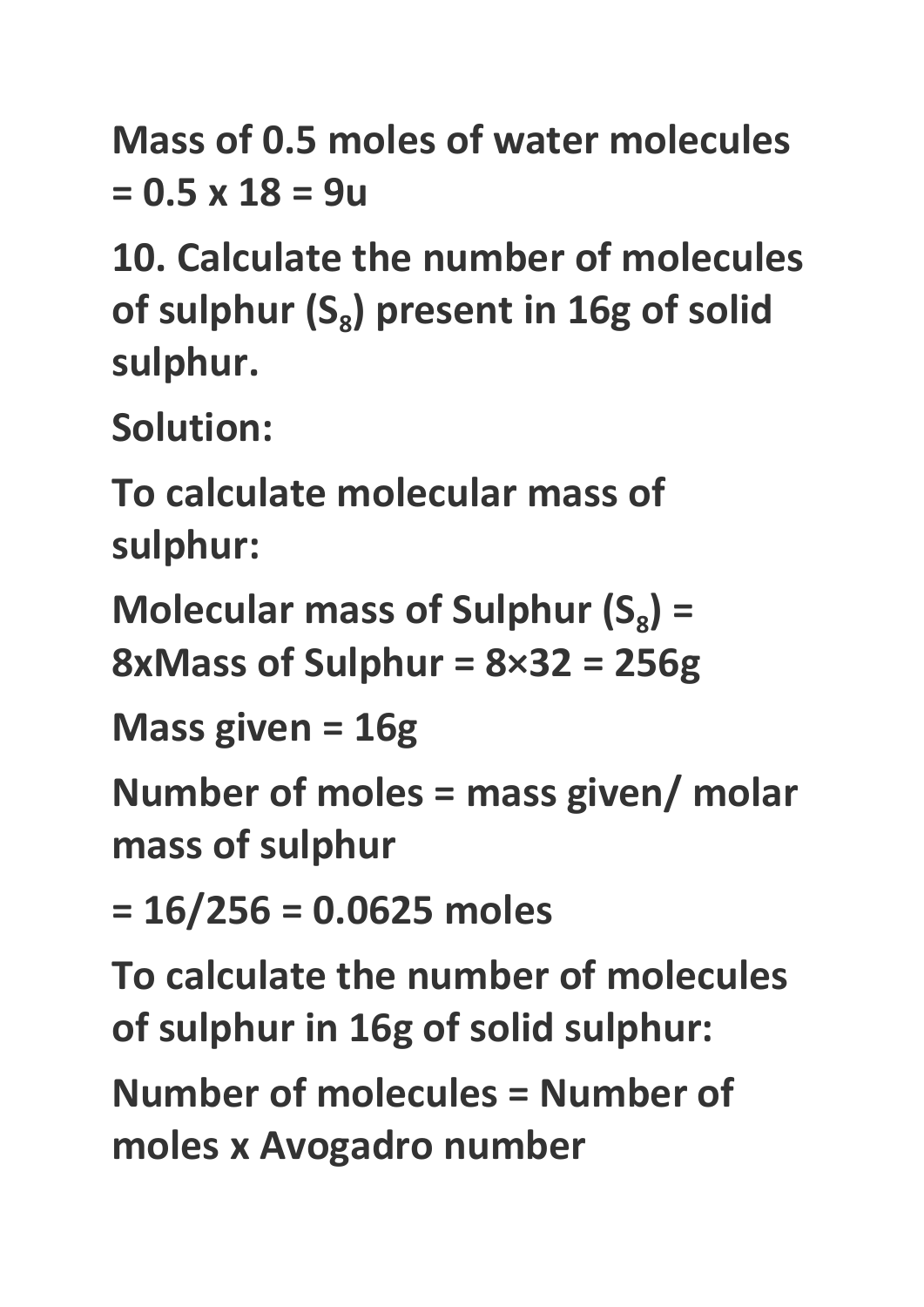**= 0.0625 x 6.022 x 10²³ molecules**

**= 3.763 x 10 <sup>22</sup> molecules**

**11. Calculate the number of aluminium ions present in 0.051g of aluminium oxide.**

**(***Hint:* **The mass of an ion is the same as that of an atom of the same element. Atomic mass of Al = 27u) Solution:**

**To calculate the number of aluminium ions in 0.051g of aluminium oxide:**

**1 mole of aluminium oxide = 6.022 x 10 <sup>23</sup> molecules of aluminium oxide**

**1** mole of aluminium oxide  $(AI_2O_3) = 2$ **x Mass of aluminium + 3 x Mass of Oxygen**

**= (2x 27) + (3 x16) = 54 +48 = 102g**